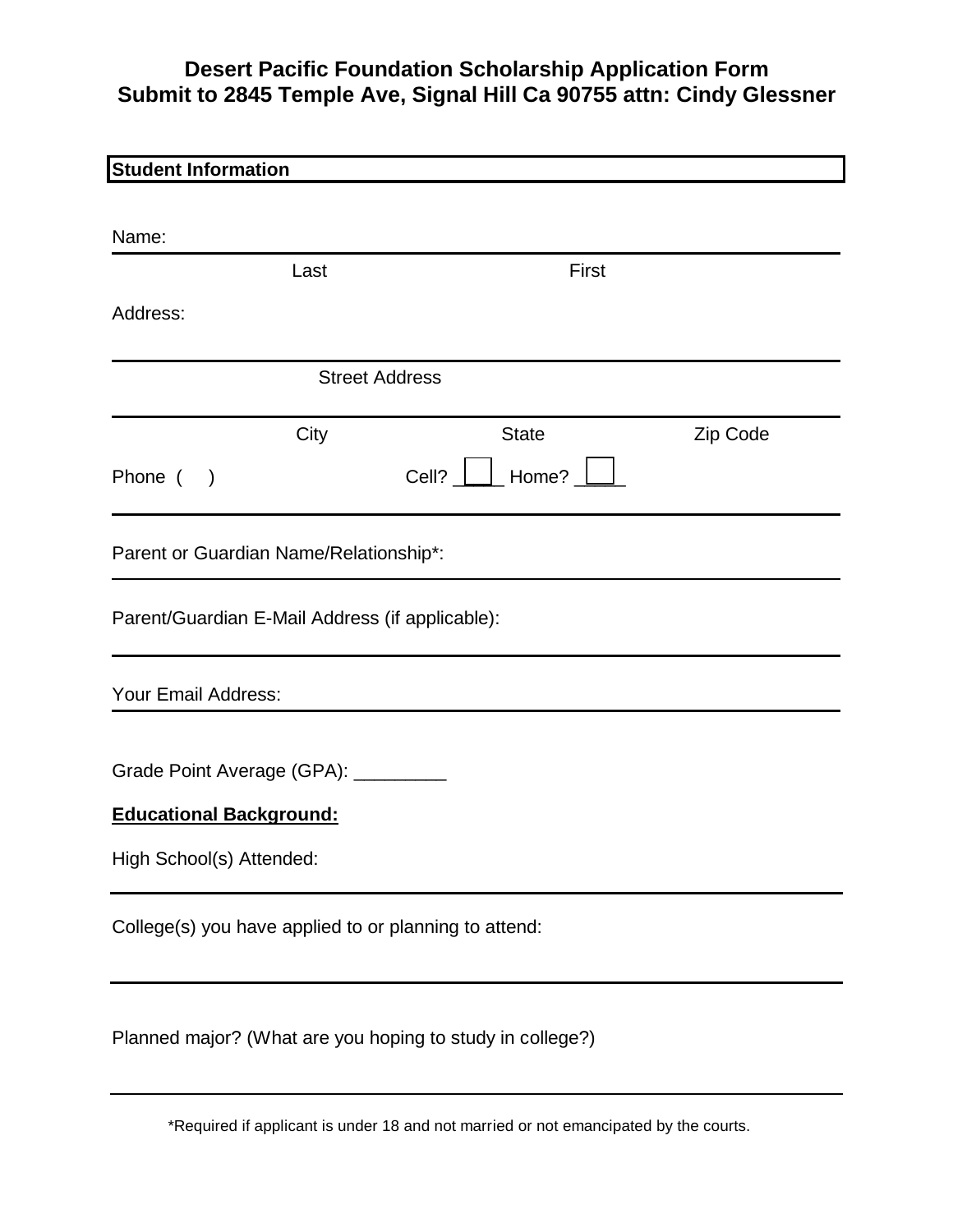#### **Reference Information**

#### **List One Teacher Reference:**

Teacher's Name:

Course(s) Taught:

Email Address:

### **List One Work, Volunteer, or Personal Reference**

Name:

Job Title (if a Work or Volunteer Reference)

Type of Business:

How does this person know you?

How long has this person known you?

Email Address:

**Educational Goal (What are you hoping to accomplish in college?):**

\_\_\_\_\_\_\_\_\_\_\_\_\_\_\_\_\_\_\_\_\_\_\_\_\_\_\_\_\_\_\_\_\_\_\_\_\_\_\_\_\_\_\_\_\_\_\_\_\_\_\_\_\_\_\_\_\_\_\_\_\_\_\_\_\_\_\_\_\_

 $\_$  , and the set of the set of the set of the set of the set of the set of the set of the set of the set of the set of the set of the set of the set of the set of the set of the set of the set of the set of the set of th

 $\_$  , and the set of the set of the set of the set of the set of the set of the set of the set of the set of the set of the set of the set of the set of the set of the set of the set of the set of the set of the set of th

\_\_\_\_\_\_\_\_\_\_\_\_\_\_\_\_\_\_\_\_\_\_\_\_\_\_\_\_\_\_\_\_\_\_\_\_\_\_\_\_\_\_\_\_\_\_\_\_\_\_\_\_\_\_\_\_\_\_\_\_\_\_\_\_\_\_\_\_\_\_

\_\_\_\_\_\_\_\_\_\_\_\_\_\_\_\_\_\_\_\_\_\_\_\_\_\_\_\_\_\_\_\_\_\_\_\_\_\_\_\_\_\_\_\_\_\_\_\_\_\_\_\_\_\_\_\_\_\_\_\_\_\_\_\_\_\_\_\_\_\_

\_\_\_\_\_\_\_\_\_\_\_\_\_\_\_\_\_\_\_\_\_\_\_\_\_\_\_\_\_\_\_\_\_\_\_\_\_\_\_\_\_\_\_\_\_\_\_\_\_\_\_\_\_\_\_\_\_\_\_\_\_\_\_\_\_\_\_\_\_\_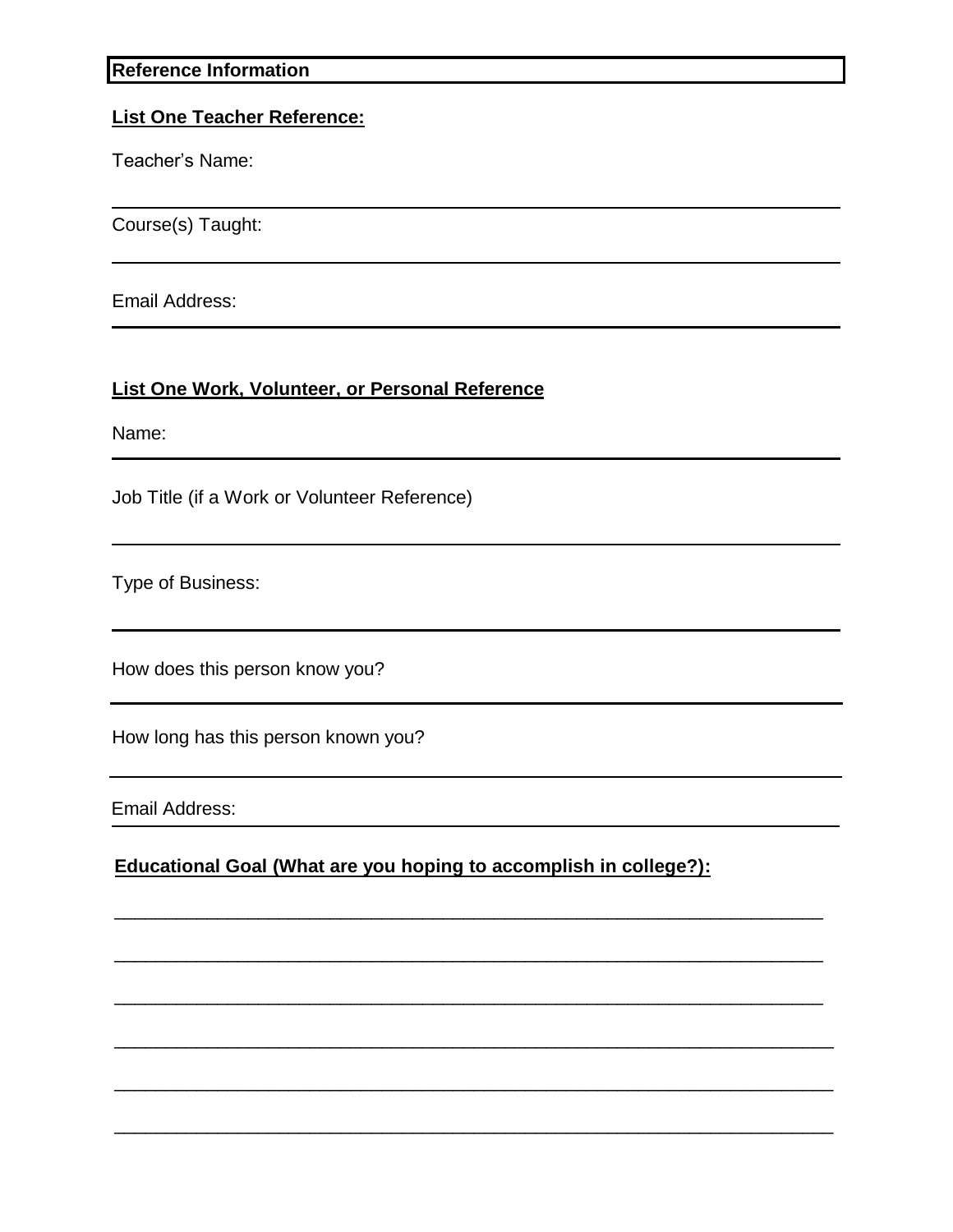## **Career Goal (How do you hope to make a difference with your education?):**

\_\_\_\_\_\_\_\_\_\_\_\_\_\_\_\_\_\_\_\_\_\_\_\_\_\_\_\_\_\_\_\_\_\_\_\_\_\_\_\_\_\_\_\_\_\_\_\_\_\_\_\_\_\_\_\_\_\_\_\_\_\_\_\_\_\_\_\_\_\_

\_\_\_\_\_\_\_\_\_\_\_\_\_\_\_\_\_\_\_\_\_\_\_\_\_\_\_\_\_\_\_\_\_\_\_\_\_\_\_\_\_\_\_\_\_\_\_\_\_\_\_\_\_\_\_\_\_\_\_\_\_\_\_\_\_\_\_\_\_\_

\_\_\_\_\_\_\_\_\_\_\_\_\_\_\_\_\_\_\_\_\_\_\_\_\_\_\_\_\_\_\_\_\_\_\_\_\_\_\_\_\_\_\_\_\_\_\_\_\_\_\_\_\_\_\_\_\_\_\_\_\_\_\_\_\_\_\_\_\_\_

\_\_\_\_\_\_\_\_\_\_\_\_\_\_\_\_\_\_\_\_\_\_\_\_\_\_\_\_\_\_\_\_\_\_\_\_\_\_\_\_\_\_\_\_\_\_\_\_\_\_\_\_\_\_\_\_\_\_\_\_\_\_\_\_\_\_\_\_\_\_

\_\_\_\_\_\_\_\_\_\_\_\_\_\_\_\_\_\_\_\_\_\_\_\_\_\_\_\_\_\_\_\_\_\_\_\_\_\_\_\_\_\_\_\_\_\_\_\_\_\_\_\_\_\_\_\_\_\_\_\_\_\_\_\_\_\_\_\_\_\_

\_\_\_\_\_\_\_\_\_\_\_\_\_\_\_\_\_\_\_\_\_\_\_\_\_\_\_\_\_\_\_\_\_\_\_\_\_\_\_\_\_\_\_\_\_\_\_\_\_\_\_\_\_\_\_\_\_\_\_\_\_\_\_\_\_\_\_\_\_\_

\_\_\_\_\_\_\_\_\_\_\_\_\_\_\_\_\_\_\_\_\_\_\_\_\_\_\_\_\_\_\_\_\_\_\_\_\_\_\_\_\_\_\_\_\_\_\_\_\_\_\_\_\_\_\_\_\_\_\_\_\_\_\_\_\_\_\_\_\_\_

\_\_\_\_\_\_\_\_\_\_\_\_\_\_\_\_\_\_\_\_\_\_\_\_\_\_\_\_\_\_\_\_\_\_\_\_\_\_\_\_\_\_\_\_\_\_\_\_\_\_\_\_\_\_\_\_\_\_\_\_\_\_\_\_\_\_\_\_\_\_

\_\_\_\_\_\_\_\_\_\_\_\_\_\_\_\_\_\_\_\_\_\_\_\_\_\_\_\_\_\_\_\_\_\_\_\_\_\_\_\_\_\_\_\_\_\_\_\_\_\_\_\_\_\_\_\_\_\_\_\_\_\_\_\_\_\_\_\_\_\_

\_\_\_\_\_\_\_\_\_\_\_\_\_\_\_\_\_\_\_\_\_\_\_\_\_\_\_\_\_\_\_\_\_\_\_\_\_\_\_\_\_\_\_\_\_\_\_\_\_\_\_\_\_\_\_\_\_\_\_\_\_\_\_\_\_\_\_\_\_\_

\_\_\_\_\_\_\_\_\_\_\_\_\_\_\_\_\_\_\_\_\_\_\_\_\_\_\_\_\_\_\_\_\_\_\_\_\_\_\_\_\_\_\_\_\_\_\_\_\_\_\_\_\_\_\_\_\_\_\_\_\_\_\_\_\_\_\_\_\_\_

\_\_\_\_\_\_\_\_\_\_\_\_\_\_\_\_\_\_\_\_\_\_\_\_\_\_\_\_\_\_\_\_\_\_\_\_\_\_\_\_\_\_\_\_\_\_\_\_\_\_\_\_\_\_\_\_\_\_\_\_\_\_\_\_\_\_\_\_\_\_

\_\_\_\_\_\_\_\_\_\_\_\_\_\_\_\_\_\_\_\_\_\_\_\_\_\_\_\_\_\_\_\_\_\_\_\_\_\_\_\_\_\_\_\_\_\_\_\_\_\_\_\_\_\_\_\_\_\_\_\_\_\_\_\_\_\_\_\_\_\_

\_\_\_\_\_\_\_\_\_\_\_\_\_\_\_\_\_\_\_\_\_\_\_\_\_\_\_\_\_\_\_\_\_\_\_\_\_\_\_\_\_\_\_\_\_\_\_\_\_\_\_\_\_\_\_\_\_\_\_\_\_\_\_\_\_\_\_\_\_\_

\_\_\_\_\_\_\_\_\_\_\_\_\_\_\_\_\_\_\_\_\_\_\_\_\_\_\_\_\_\_\_\_\_\_\_\_\_\_\_\_\_\_\_\_\_\_\_\_\_\_\_\_\_\_\_\_\_\_\_\_\_\_\_\_\_\_\_\_\_\_

\_\_\_\_\_\_\_\_\_\_\_\_\_\_\_\_\_\_\_\_\_\_\_\_\_\_\_\_\_\_\_\_\_\_\_\_\_\_\_\_\_\_\_\_\_\_\_\_\_\_\_\_\_\_\_\_\_\_\_\_\_\_\_\_\_\_\_\_\_\_

\_\_\_\_\_\_\_\_\_\_\_\_\_\_\_\_\_\_\_\_\_\_\_\_\_\_\_\_\_\_\_\_\_\_\_\_\_\_\_\_\_\_\_\_\_\_\_\_\_\_\_\_\_\_\_\_\_\_\_\_\_\_\_\_\_\_\_\_\_\_

\_\_\_\_\_\_\_\_\_\_\_\_\_\_\_\_\_\_\_\_\_\_\_\_\_\_\_\_\_\_\_\_\_\_\_\_\_\_\_\_\_\_\_\_\_\_\_\_\_\_\_\_\_\_\_\_\_\_\_\_\_\_\_\_\_\_\_\_\_\_

### **Why do you think you would be the best choice for this scholarship award?**

**Please attach and provide us with a typed essay of no more than 1 page, singlespaced. Tell us what it would mean to you to receive a scholarship.**

**To the best of my knowledge everything contained in this scholarship application and its attachments is true. I understand that nothing in this application or the granting of an interview is intended to promise my selection for this award. I understand that should I be granted a scholarship award, I may be asked to participate in certain DPF activities (workshops, seminars, speaking opportunities) and that my photograph and story may be used in DPF promotional materials (website, brochures, etc.)**

| <b>Applicant's</b> |  |
|--------------------|--|
| Signature          |  |

 $\blacksquare$  Date